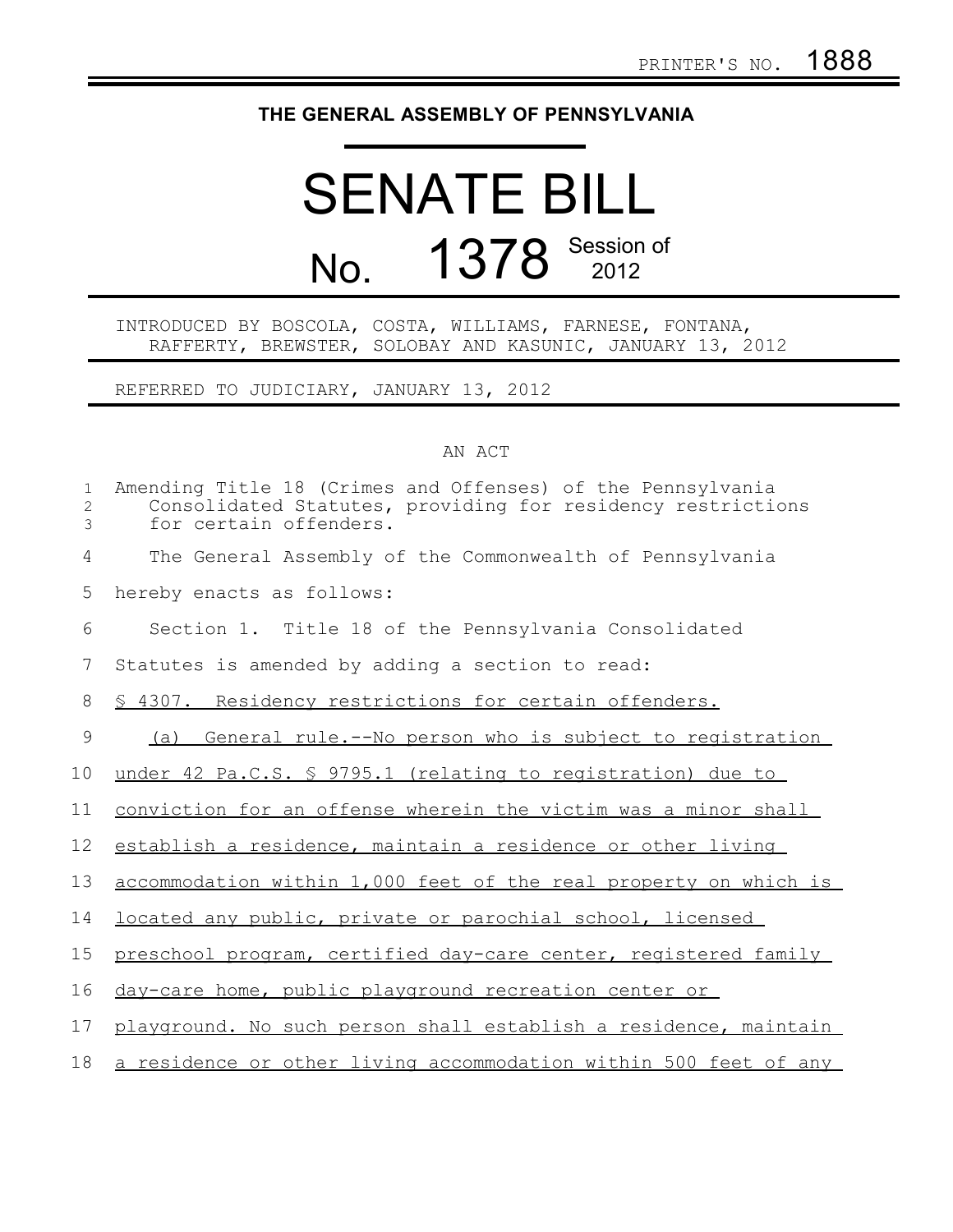| $\mathbf 1$ | point at which transportation is provided to students of any     |
|-------------|------------------------------------------------------------------|
| 2           | public, private or parochial school except that provided by a    |
| 3           | fixed-route public transportation service as defined in 74       |
| 4           | Pa.C.S. § 1503 (relating to definitions). Further, no such       |
| 5           | person who is subject to any order of parole, probation or       |
| 6           | supervision may be placed by any governmental authority in any   |
| 7           | residential setting that does not comply with the provisions of  |
| 8           | this section.                                                    |
| 9           | Applicability.--Nothing in this section shall require<br>(b)     |
| 10          | any person subject to the provisions of this section or 42       |
| 11          | Pa.C.S. § 9795.1 to sell or otherwise dispose of any real        |
| 12          | estate, home or other real property or to cancel any lease of    |
| 13          | real property that was acquired or entered prior to the          |
| 14          | effective date of this section. Further, the provision of this   |
| 15          | section shall not prohibit such a person from maintaining a      |
| 16          | residence at a location as provided in this subsection. In order |
| 17          | for a person to comply with the exemption provided in this       |
| 18          | subsection, the person is required to provide evidence of such   |
| 19          | to the court wherein sentencing occurred and to the Pennsylvania |
| 20          | State Police at the time of registration under 42 Pa.C.S. §      |
| 21          | 9795.1 and verification under 42 Pa.C.S. § 9796 (relating to     |
| 22          | verification of residence):                                      |
| 23          | For real property, a copy of a deed, security<br>(1)             |
| 24          | interest or mortgage to which the person is a signatory.         |
| 25          | (2) For purposes of a leasehold, a copy of the                   |
| 26          | applicable lease agreement to which the person is a              |
| 27          | signatory.                                                       |
| 28          | (c) Exceptions.--This section shall not apply to any person      |
| 29          | who resides in any of the following on a temporary or permanent  |
| 30          | basis:                                                           |

20120SB1378PN1888 - 2 -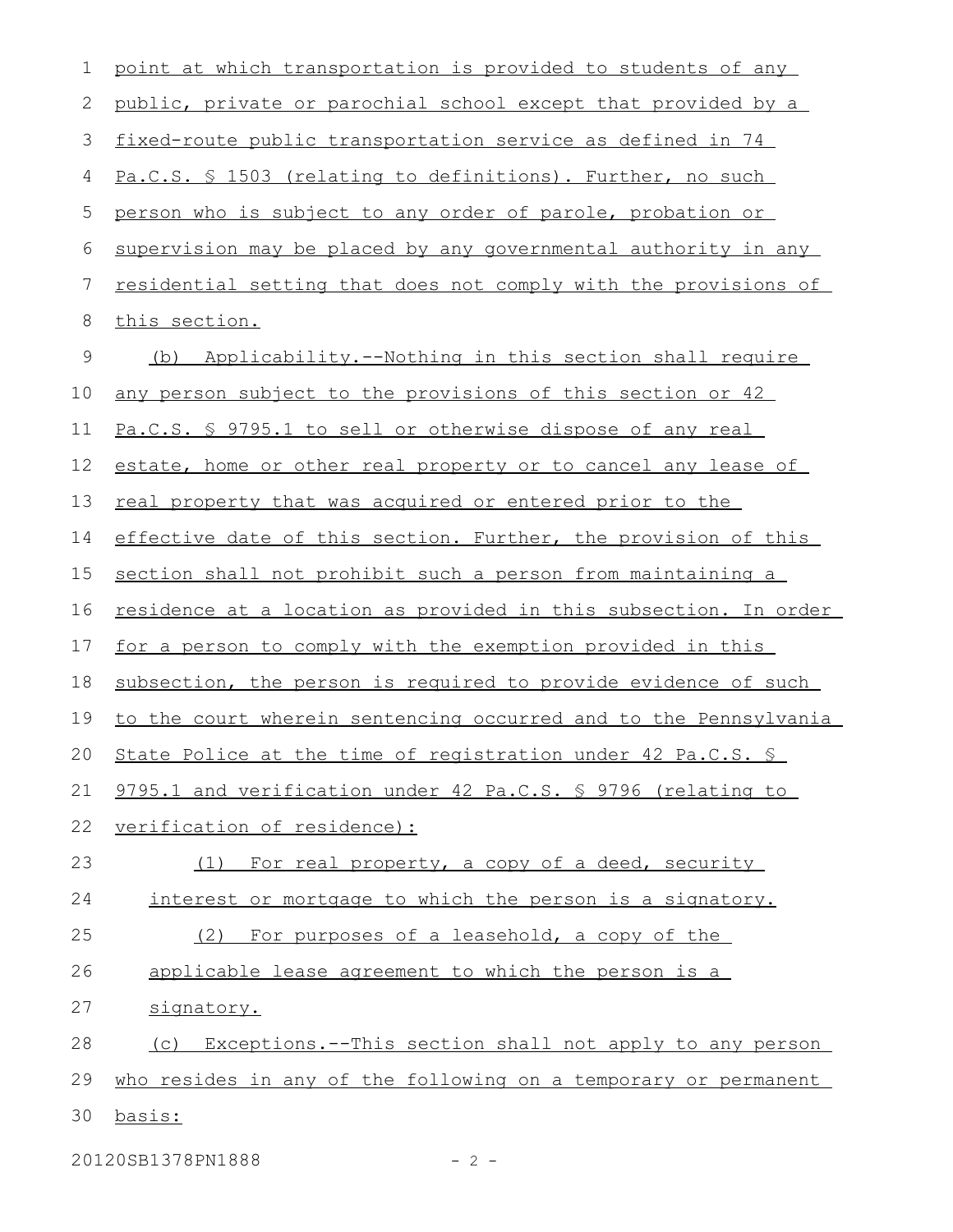| $\mathbf 1$   | A hospital licensed by the Commonwealth of<br>(1)                       |
|---------------|-------------------------------------------------------------------------|
| 2             | Pennsylvania.                                                           |
| 3             | (2) A nursing home or similar entity licensed by the                    |
| 4             | Commonwealth of Pennsylvania.                                           |
| 5             | Except as provided in subsection (a), any place<br>(3)                  |
| 6             | where the person is incarcerated due to a criminal charge or            |
| 7             | conviction.                                                             |
| 8             | Any location where a person is voluntarily or<br>(4)                    |
| $\mathcal{G}$ | involuntarily committed for treatment under the act of July             |
| 10            | 9, 1976 (P.L.817, No.143), known as the Mental Health                   |
| 11            | Procedures Act.                                                         |
| 12            | (5) A temporary lodging for consideration for a term                    |
| 13            | that is less than 15 consecutive days.                                  |
| 14            | (d) Notice.--Any person subject to this section who lives               |
| 15            | within 1,000 feet of the real property of any entity provided in        |
| 16            | subsection (a) by operation of subsection (b) or (c) shall be           |
| 17            | subject to the notification provisions under 42 Pa.C.S. § 9798          |
| 18            | (relating to other notification).                                       |
| 19            | (e) Board of school directors.--Each year, for the                      |
| 20            | forthcoming school year, the board of school directors of any           |
| 21            | school district that provides for the transportation of students        |
| 22            | under section 1361 of the act of March 10, 1949 (P.L.30, No.14),        |
| 23            | known as the Public School Code of 1949, shall determine if a           |
| 24            | person subject to the restrictions provided in this section             |
| 25            | resides within 500 feet of a point where students receiving             |
| 26            | transportation to and from school shall embark or disembark from        |
| 27            | the conveyance. If it is determined that a person subject to the        |
| 28            | <u>restrictions provided in this section resides within 500 feet of</u> |
| 29            | the point of embarking or disembarking a conveyance and it is           |
| 30            | impracticable for the school district or its agent to assign            |
|               |                                                                         |